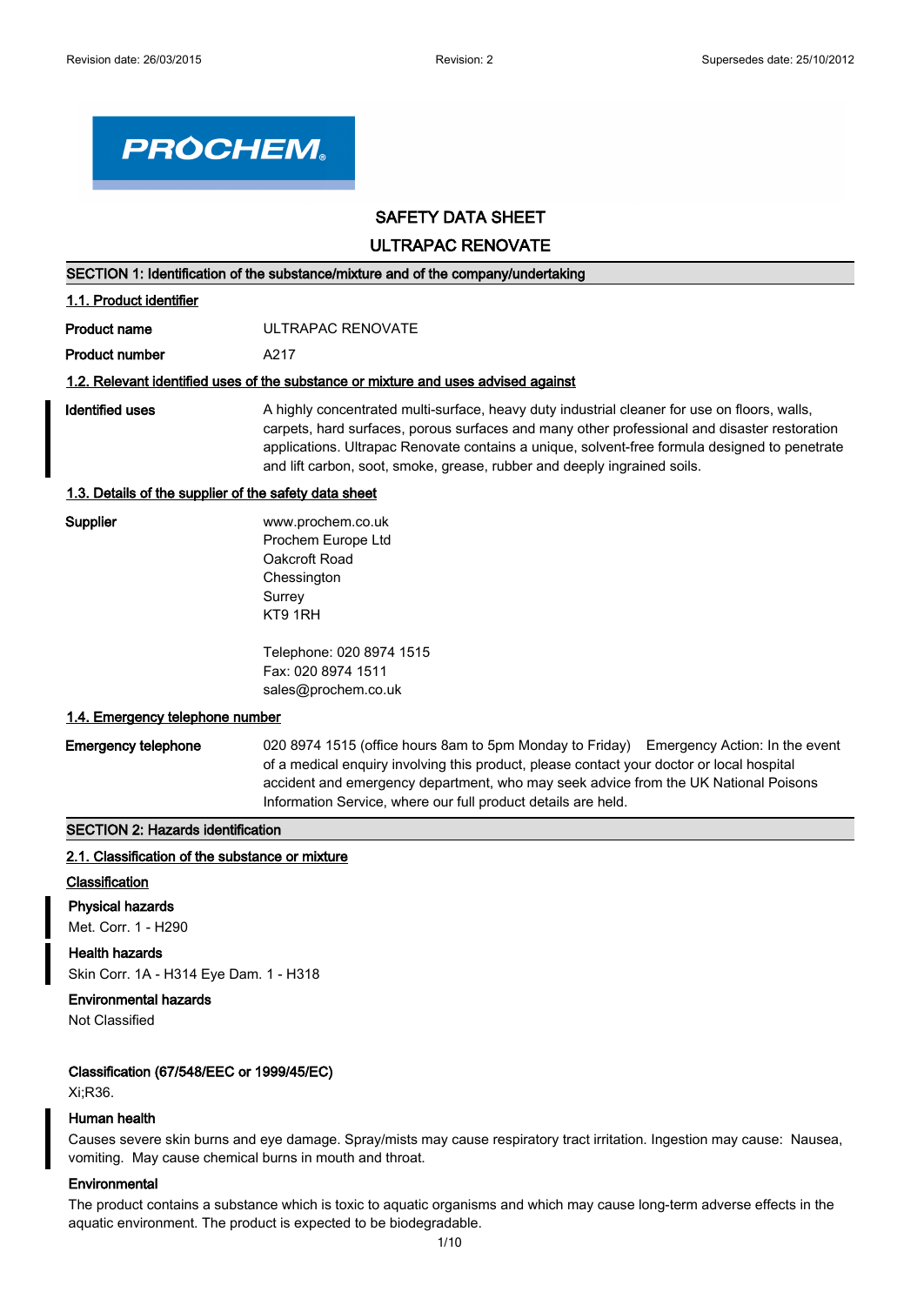# **Physicochemical**

May be corrosive to metals.

# **2.2. Label elements**

# **Pictogram**



| Signal word                     | Danger                                                                                                                                                                                           |
|---------------------------------|--------------------------------------------------------------------------------------------------------------------------------------------------------------------------------------------------|
| <b>Hazard statements</b>        |                                                                                                                                                                                                  |
|                                 | H290 May be corrosive to metals.                                                                                                                                                                 |
|                                 | H314 Causes severe skin burns and eye damage.                                                                                                                                                    |
| <b>Precautionary statements</b> |                                                                                                                                                                                                  |
|                                 | P <sub>102</sub> Keep out of reach of children.                                                                                                                                                  |
|                                 | P260 Do not breathe spray.                                                                                                                                                                       |
|                                 | P280 Wear protective gloves/protective clothing/eye protection/face protection.                                                                                                                  |
|                                 | P301+P330+P331 IF SWALLOWED: Rinse mouth. Do NOT induce vomiting.                                                                                                                                |
|                                 | P303+P361+P353 IF ON SKIN (or hair): Take off immediately all contaminated clothing. Rinse<br>skin with water/shower.                                                                            |
|                                 | P305+P351+P338 IF IN EYES: Rinse cautiously with water for several minutes. Remove<br>contact lenses, if present and easy to do. Continue rinsing.                                               |
|                                 | P310 Immediately call a POISON CENTER/doctor.                                                                                                                                                    |
| Contains                        | Alcohols C9-11, ethoxylated, Disodium metasilicate                                                                                                                                               |
| Detergent labelling             | 5 - < 15% phosphates, < 5% cationic surfactants, < 5% EDTA and salts thereof, < 5% non-<br>ionic surfactants, < 5% perfumes, Contains d-Limonene, DMDM Hydantoin, Iodopropynyl<br>butylcarbamate |

# **2.3. Other hazards**

See section 8 for details of exposure limits.

| <b>SECTION 3: Composition/information on ingredients</b>                               |                                           |       |  |
|----------------------------------------------------------------------------------------|-------------------------------------------|-------|--|
| 3.2. Mixtures                                                                          |                                           |       |  |
| Tetrapotassium pyrophosphate                                                           |                                           | 5-10% |  |
| <b>CAS number: 7320-34-5 EC number: 230-785-7</b>                                      |                                           |       |  |
| Classification                                                                         | Classification (67/548/EEC or 1999/45/EC) |       |  |
| Eye Irrit. 2 - H319                                                                    | Xi;R36.                                   |       |  |
| Alcohols C9-11, ethoxylated                                                            | $1 - 5%$                                  |       |  |
| <b>CAS number: 68439-45-2 EC number: -</b>                                             |                                           |       |  |
| Classification                                                                         | Classification (67/548/EEC or 1999/45/EC) |       |  |
| Acute Tox. 4 - H302                                                                    | Xn;R22. Xi;R41.                           |       |  |
| Eye Dam. 1 - H318                                                                      |                                           |       |  |
| $1 - 5%$<br>Ethanol, 2,2'-iminobis-, n-[3-(branched decyloxy)propyl] derivs., n-oxides |                                           |       |  |
| <b>CAS number: 68478-65-9 EC number: 270-830-8</b>                                     |                                           |       |  |
|                                                                                        |                                           |       |  |
| Classification                                                                         | Classification (67/548/EEC or 1999/45/EC) |       |  |
| Eye Irrit. 2 - H319                                                                    | Xi;R36. R52.                              |       |  |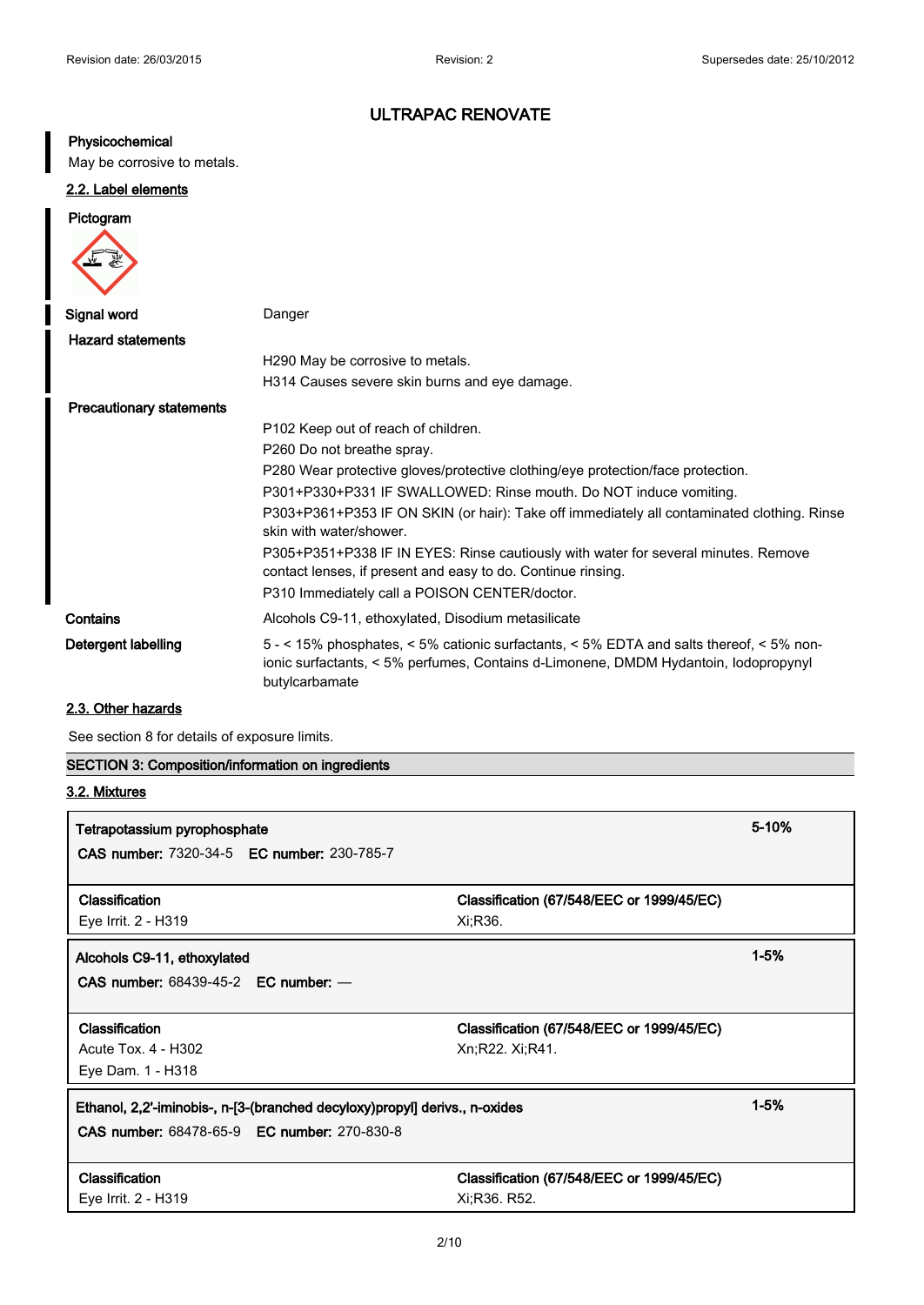# **Quaternary ammonium compounds, C12-18-alkyl(hydroxyethyl)dimethyl, chlorides <1% CAS number:** 85736-63-6 **EC number:** 931-275-3 **M factor (Acute) =** 1 **Classification Classification (67/548/EEC or 1999/45/EC)** Acute Tox. 4 - H302 Xn;R22,R48/22. C;R34. N;R50. Skin Corr. 1B - H314 STOT RE 2 - H373 Aquatic Acute 1 - H400

**Disodium metasilicate <1%**

**CAS number:** 6834-92-0 **EC number:** 229-912-9

Met. Corr. 1 - H290 C;R34 Xi;R37 Skin Corr. 1B - H314 Eye Dam. 1 - H318 STOT SE 3 - H335

**Classification Classification (67/548/EEC or 1999/45/EC)**

The Full Text for all R-Phrases and Hazard Statements are Displayed in Section 16.

#### **SECTION 4: First aid measures**

### **4.1. Description of first aid measures**

#### **Inhalation**

Move affected person to fresh air at once. Get medical attention if any discomfort continues.

#### **Ingestion**

Drink a few glasses of water or milk. Rinse mouth thoroughly with water. Get medical attention immediately. Never give anything by mouth to an unconscious person. Do not induce vomiting.

#### **Skin contact**

Rinse immediately with plenty of water. Get medical attention if irritation persists after washing.

#### **Eye contact**

Remove any contact lenses and open eyelids wide apart. Continue to rinse for at least 15 minutes. Get medical attention.

#### **4.2. Most important symptoms and effects, both acute and delayed**

#### **Ingestion**

May cause discomfort if swallowed. Nausea, vomiting.

#### **Skin contact**

Causes severe burns.

#### **Eye contact**

Risk of serious damage to eyes.

#### **4.3. Indication of any immediate medical attention and special treatment needed**

#### **Notes for the doctor**

Treat symptomatically.

#### **SECTION 5: Firefighting measures**

#### **5.1. Extinguishing media**

#### **Suitable extinguishing media**

The product is not flammable. Extinguish with the following media: Water spray, dry powder or carbon dioxide.

#### **5.2. Special hazards arising from the substance or mixture**

#### **Specific hazards**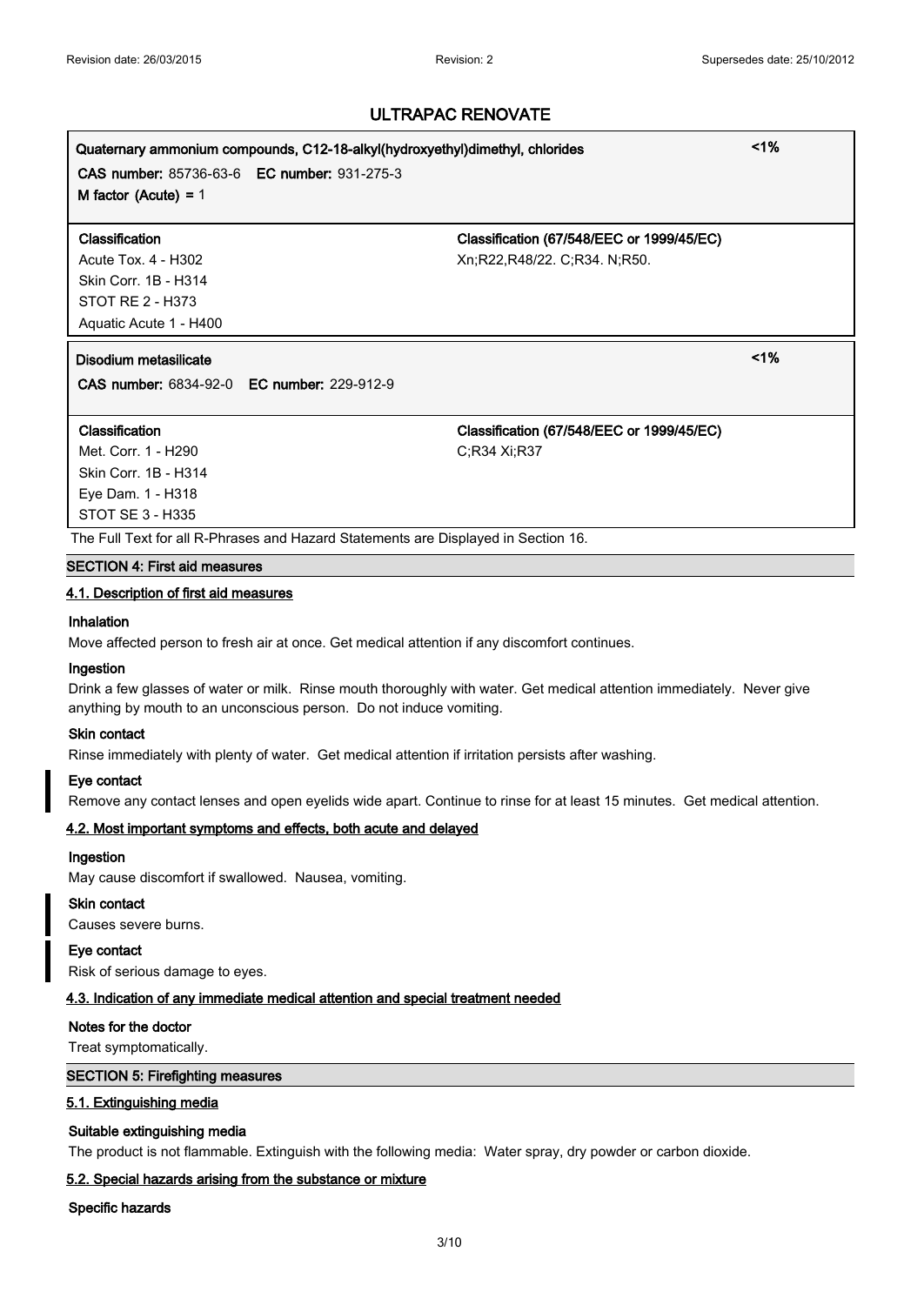No unusual fire or explosion hazards noted.

#### **Hazardous combustion products**

Thermal decomposition or combustion products may include the following substances: Oxides of carbon.

#### **5.3. Advice for firefighters**

#### **Special protective equipment for firefighters**

No specific recommendations.

#### **SECTION 6: Accidental release measures**

#### **6.1. Personal precautions, protective equipment and emergency procedures**

#### **Personal precautions**

Wear protective clothing as described in Section 8 of this safety data sheet.

#### **6.2. Environmental precautions**

#### **Environmental precautions**

Do not discharge into drains or watercourses or onto the ground.

#### **6.3. Methods and material for containment and cleaning up**

#### **Methods for cleaning up**

Absorb spillage with non-combustible, absorbent material. Collect and place in suitable waste disposal containers and seal securely. Dispose of waste to licensed waste disposal site in accordance with the requirements of the local Waste Disposal Authority.

#### **6.4. Reference to other sections**

#### **Reference to other sections**

For personal protection, see Section 8. For waste disposal, see Section 13.

#### **SECTION 7: Handling and storage**

#### **7.1. Precautions for safe handling**

#### **Usage precautions**

Wear protective clothing as described in Section 8 of this safety data sheet. Wash hands thoroughly after handling. Wash contaminated clothing before reuse. Do not eat, drink or smoke when using this product.

#### **7.2. Conditions for safe storage, including any incompatibilities**

#### **Storage precautions**

Store in closed original container at temperatures between 5°C and 30°C. Keep out of the reach of children.

#### **7.3. Specific end use(s)**

#### **Specific end use(s)**

The identified uses for this product are detailed in Section 1.2.

#### **SECTION 8: Exposure Controls/personal protection**

#### **8.1. Control parameters**

#### **Occupational exposure limits**

#### **Disodium metasilicate**

Short-term exposure limit (15-minute): SUP 2 mg/m3 SUP = Supplier's recommendation.

#### **8.2. Exposure controls**

#### **Protective equipment**



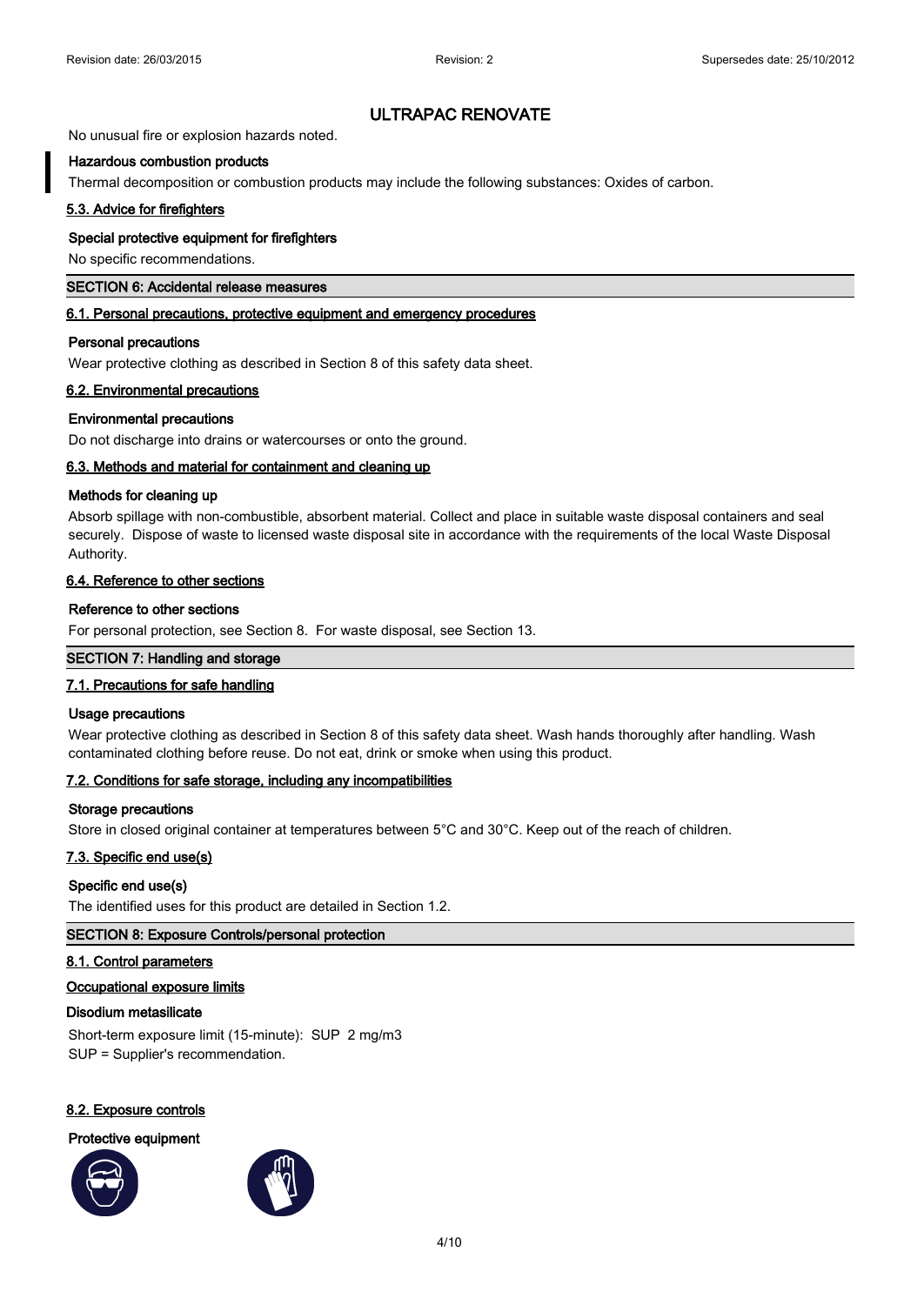### **Appropriate engineering controls**

Provide adequate ventilation.

#### **Eye/face protection**

Side shield safety glasses are recommended when handling concentrate or during spray application.

#### **Hand protection**

Wear protective gloves. It is recommended that gloves are made of the following material: Nitrile rubber. Protective gloves should be inspected for wear before use and replaced regularly in accordance with the manufacturers specifications.

#### **Hygiene measures**

Wash hands thoroughly after handling. Wash contaminated clothing before reuse. Do not eat, drink or smoke when using this product.

#### **Respiratory protection**

For situations where recommended exposure limits may be exceeded or where there is a risk of inhalation of fine spray mists, a suitable respirator face mask is recommended.

#### **SECTION 9: Physical and Chemical Properties**

#### **9.1. Information on basic physical and chemical properties**

#### **Appearance**

Clear liquid.

**Colour**

Pink.

# **Odour**

Floral

#### **Odour threshold**

Not determined.

#### **pH**

pH (concentrated solution): 12 pH (diluted solution): 10.5

#### **Melting point**

Not determined.

# **Initial boiling point and range**

100°C

# **Flash point** Not applicable.

**Evaporation rate**

Not determined.

#### **Upper/lower flammability or explosive limits**

Not applicable.

# **Vapour pressure**

Not determined.

# **Vapour density**

Not determined.

## **Relative density**

1.06

#### **Solubility(ies)** Soluble in water.

**Partition coefficient**

Not determined.

# **Auto-ignition temperature**

Not determined.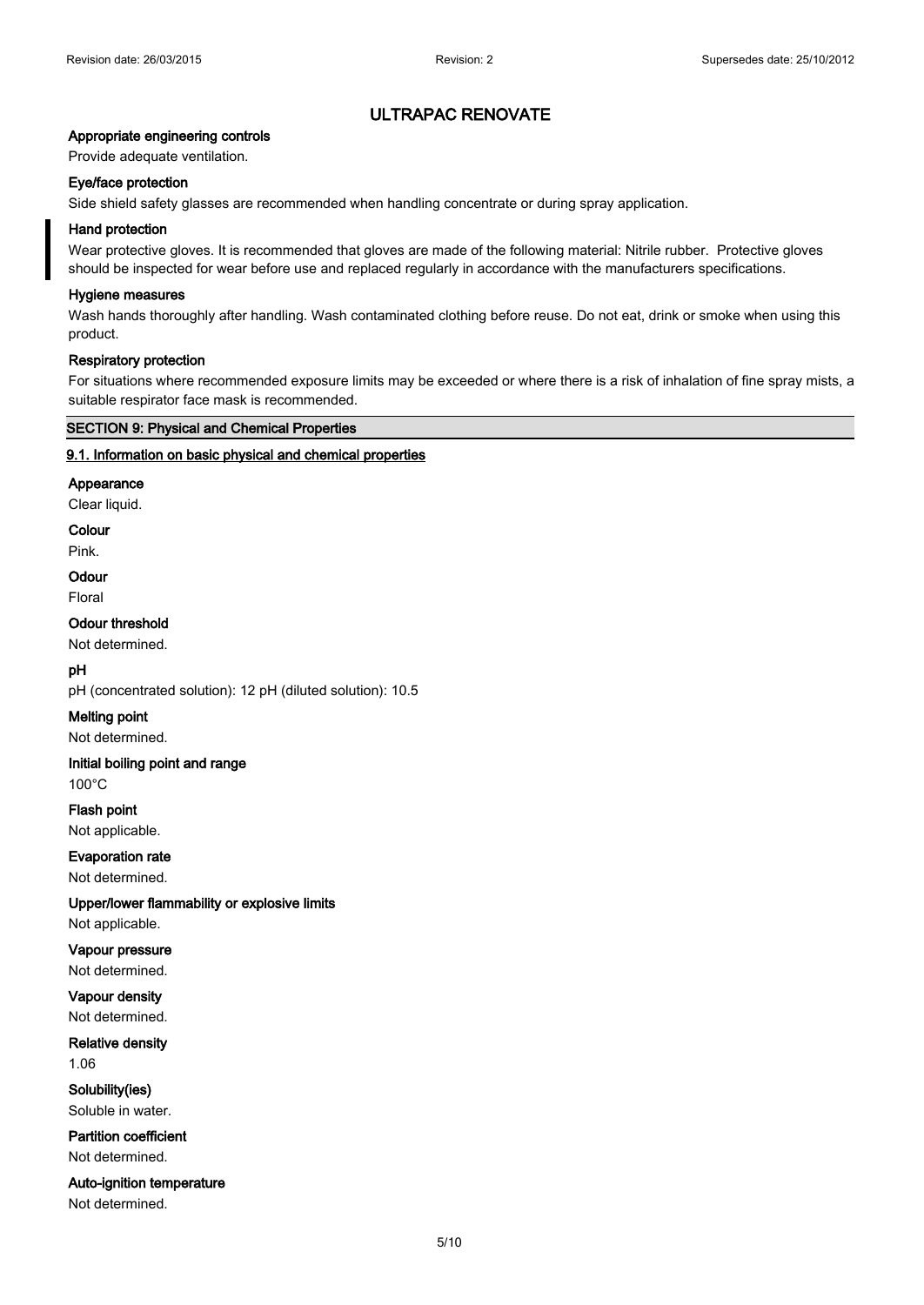# **Viscosity**

Not determined.

#### **Explosive properties**

Not applicable.

#### **Oxidising properties**

Not applicable.

# **9.2. Other information**

#### **Other information**

None.

## **SECTION 10: Stability and reactivity**

#### **10.1. Reactivity**

There are no known reactivity hazards associated with this product.

#### **10.2. Chemical stability**

#### **Stability**

Stable at normal ambient temperatures and when used as recommended.

#### **10.3. Possibility of hazardous reactions**

Not determined.

#### **10.4. Conditions to avoid**

Protect from freezing and direct sunlight. Store in closed original container at temperatures between 5°C and 30°C.

#### **10.5. Incompatible materials**

#### **Materials to avoid**

Strong oxidising agents. anionic surfactants

#### **10.6. Hazardous decomposition products**

Thermal decomposition or combustion products may include the following substances: Oxides of carbon.

#### **SECTION 11: Toxicological information**

#### **11.1. Information on toxicological effects**

#### **Toxicological effects**

The product irritates mucous membranes and may cause abdominal discomfort if swallowed. Ingestion may cause: Nausea, vomiting. May cause chemical burns in mouth and throat. Excessive inhalation of spray, mist or vapour may cause temporary respiratory irritation.

# **Acute toxicity - oral**

**ATE oral (mg/kg)**

16,666.66666667

#### **Skin corrosion/irritation**

**Skin corrosion/irritation** Causes severe skin burns and eye damage.

#### **Serious eye damage/irritation**

Contact with concentrate May cause severe eye irritation. May cause possible injury if not promptly rinsed. May cause blurred vision and serious eye damage.

#### **Skin sensitisation**

Contains Limonene

#### **Germ cell mutagenicity**

#### **Genotoxicity - in vivo**

No effects expected based upon current data.

# **Carcinogenicity**

No effects expected based upon current data.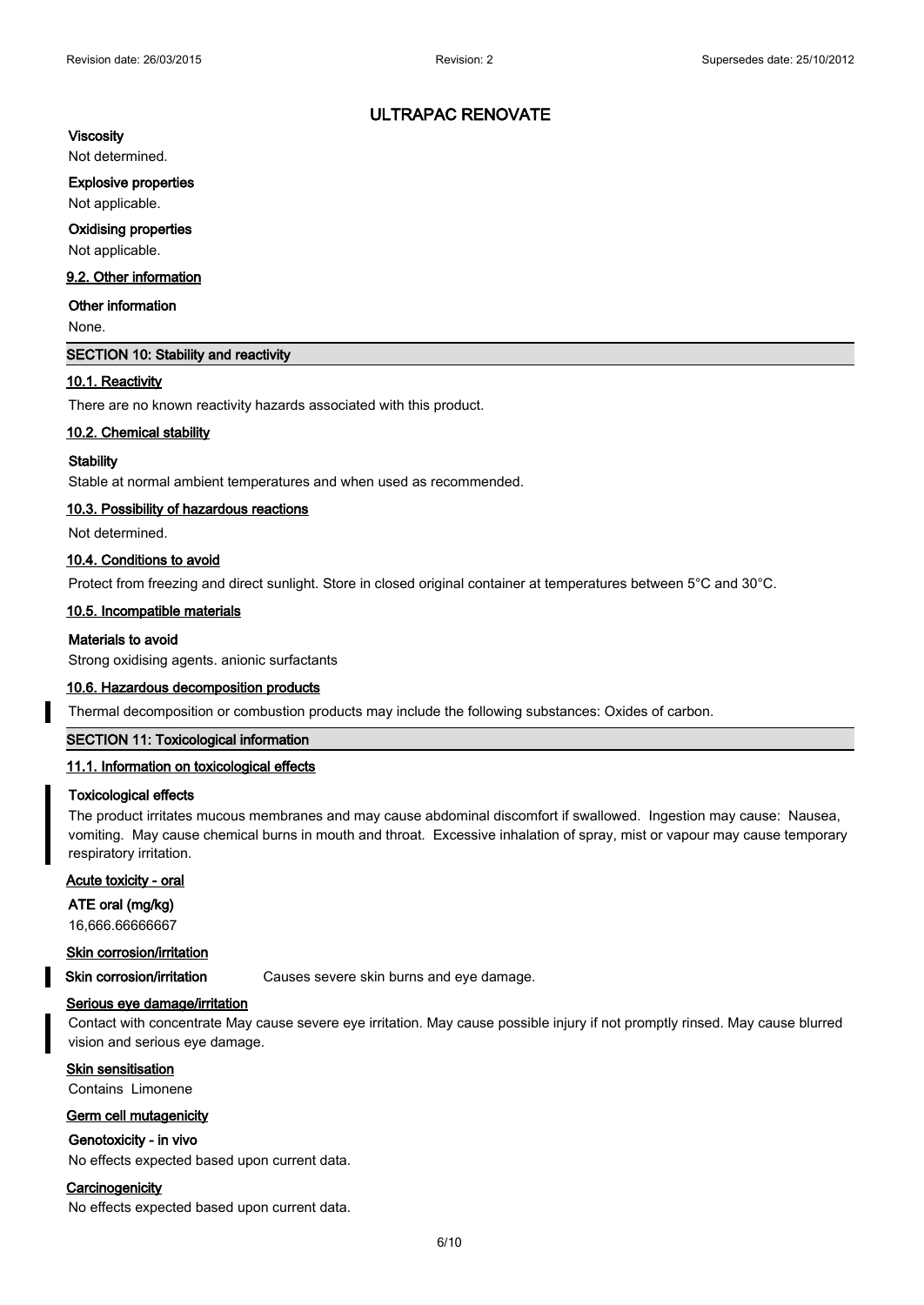#### **Reproductive toxicity**

#### **Reproductive toxicity - fertility**

No effects expected based upon current data.

# **Toxicological information on ingredients.**

**Tetrapotassium pyrophosphate**

# **Acute toxicity - oral**

**Acute toxicity oral (LD50 mg/kg)** 2,000

**Species** Mouse

# **Acute toxicity - dermal**

**Acute toxicity dermal (LD50 mg/kg)** 4000

# **Species**

Rabbit

#### **Alcohols C9-11, ethoxylated**

**Acute toxicity - oral Acute toxicity oral (LD50 mg/kg)** 300

**Acute toxicity - dermal Acute toxicity dermal (LD50 mg/kg)**

2000

#### **Quaternary ammonium compounds, C12-18-alkyl(hydroxyethyl)dimethyl, chlorides**

# **Acute toxicity - oral**

**Acute toxicity oral (LD50 mg/kg)**

200 - 2000

**Species**

Rat

# **SECTION 12: Ecological Information**

# **12.1. Toxicity**

The product contains a substance which is toxic to aquatic organisms and which may cause long-term adverse effects in the aquatic environment.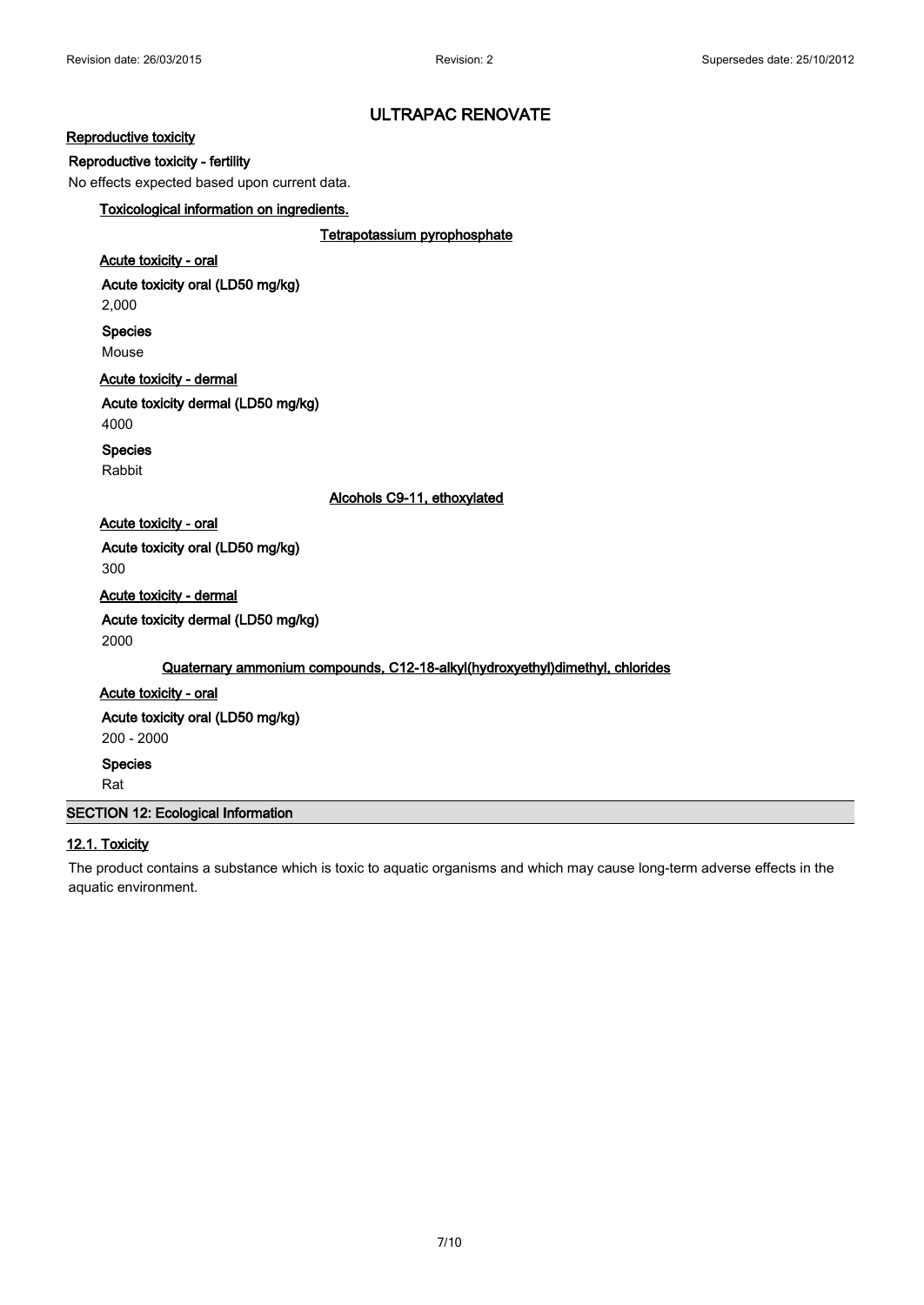#### **Ecological information on ingredients.**

**Alcohols C9-11, ethoxylated**

# **Acute toxicity - fish**

 $LC50$ , : > 10 mg/l,

**Acute toxicity - aquatic invertebrates**

 $EC<sub>50</sub>,$  : > 1 mg/l,

#### **Acute toxicity - aquatic plants**

 $IC_{50}$ , : > 10 mg/l,

#### **Quaternary ammonium compounds, C12-18-alkyl(hydroxyethyl)dimethyl, chlorides**

## **Acute aquatic toxicity**

#### **LE(C)₅₀**

 $0.1 < L(E)$ C50 ≤ 1

**M factor (Acute)**

1

#### **Acute toxicity - fish**

LC50, 96 hours: 4.2 mg/l, Brachydanio rerio (Zebra Fish)

#### **Acute toxicity - aquatic invertebrates**

EC<sub>50</sub>, 48 hours: 0.53 mg/l, Daphnia magna

#### **Acute toxicity - aquatic plants**

EC<sub>50</sub>, 72 hours: 0.35 mg/l, Scenedesmus subspicatus

#### **12.2. Persistence and degradability**

#### **Persistence and degradability**

The surfactant(s) contained in this product complies(comply) with the biodegradability criteria as laid down in Regulation (EC) No. 648/2004 on detergents. Data to support this assertion are held at the disposal of the competent authorities of the Member States and will be made available to them at their direct request, or at the request of a detergent manufacturer.

#### **12.3. Bioaccumulative potential**

Not known.

#### **Partition coefficient**

Not determined.

#### **12.4. Mobility in soil**

**Mobility**

The product is soluble in water.

#### **12.5. Results of PBT and vPvB assessment**

This product does not contain any substances classified as PBT or vPvB.

#### **12.6. Other adverse effects**

None known.

#### **SECTION 13: Disposal considerations**

#### **13.1. Waste treatment methods**

#### **Disposal methods**

Dispose of waste to licensed waste disposal site in accordance with the requirements of the local Waste Disposal Authority. Empty containers should be rinsed with water then crushed and disposed of at legal waste disposal site.

|   | <b>SECTION 14: Transport information</b> |  |  |
|---|------------------------------------------|--|--|
| . |                                          |  |  |

#### **14.1. UN number**

**UN No. (ADR/RID)** 3266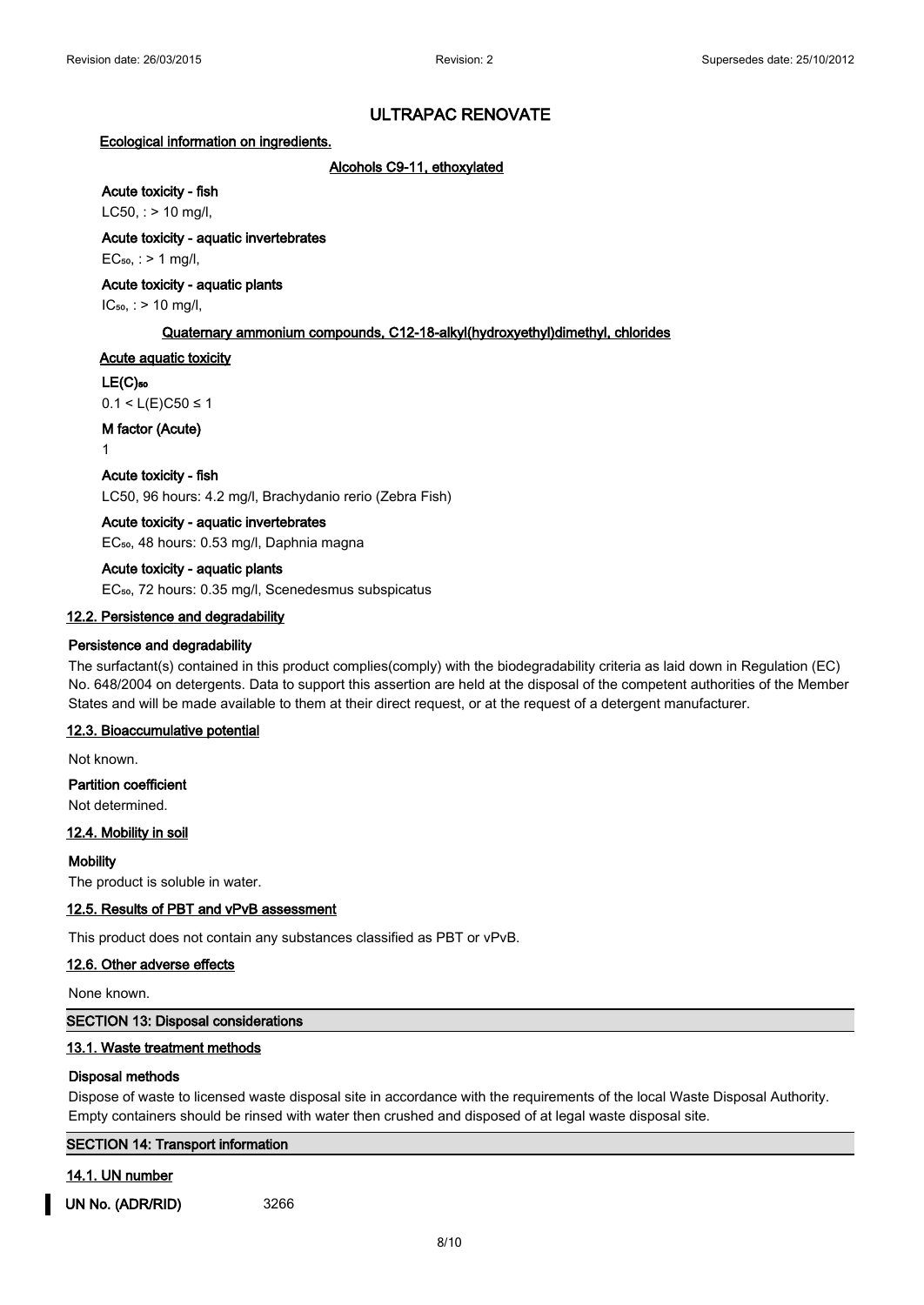**UN No. (IMDG)** 3266

# **14.2. UN proper shipping name**

Corrosive liquid, basic, inorganic, N.O.S. (contains disodium trioxosilicate)

| 14.3. Transport hazard class(es) |  |  |
|----------------------------------|--|--|
|                                  |  |  |

| <b>ADR/RID class</b> |  |
|----------------------|--|
|                      |  |

**IMDG class** 8

**14.4. Packing group**

**ADR/RID packing group III** 

**IMDG packing group III** 

**14.5. Environmental hazards**

# **Environmentally hazardous substance/marine pollutant**

No.

# **14.6. Special precautions for user**

Supplied in accordance with "Limited Quantity" provisions.

# **14.7. Transport in bulk according to Annex II of MARPOL73/78 and the IBC Code**

Not applicable.

**SECTION 15: Regulatory information**

#### **15.1. Safety, health and environmental regulations/legislation specific for the substance or mixture**

#### **National regulations**

The Control of Substances Hazardous to Health Regulations 2002 (SI 2002 No. 2677) (as amended). The Chemicals (Hazard Information and Packaging for Supply) Regulations 2009 (SI 2009 No. 716).

#### **EU legislation**

Regulation (EC) No 1907/2006 of the European Parliament and of the Council of 18 December 2006 concerning the Registration, Evaluation, Authorisation and Restriction of Chemicals (REACH) (as amended). Regulation (EC) No 1272/2008 of the European Parliament and of the Council of 16 December 2008 on classification, labelling and packaging of substances and mixtures (as amended).

#### **15.2. Chemical safety assessment**

No chemical safety assessment has been carried out.

#### **SECTION 16: Other information**

#### **General information**

Telephone 020 8974 1515

#### **Revision comments**

NOTE: Lines within the margin indicate significant changes from the previous revision.

| <b>Revision date</b> | 26/03/2015     |
|----------------------|----------------|
| Revision             | 2              |
| Supersedes date      | 25/10/2012     |
| Signature            | Aaron Saunders |
| Risk phrases in full |                |